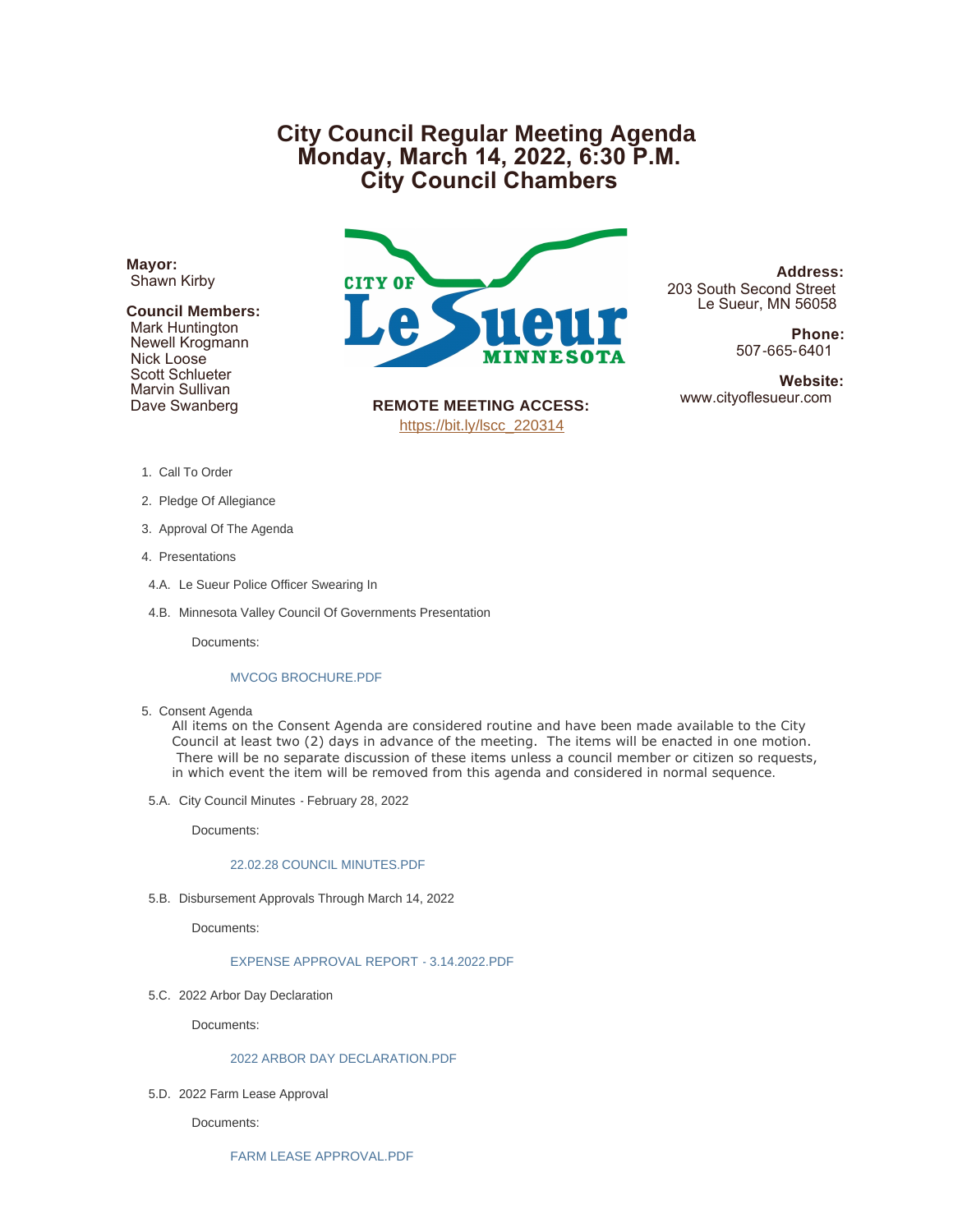2022 Street Maintenance Accept Bids And Award Contract 5.E.

Documents:

# [2022 STREET MAINTENANCE ACCEPT BIDS AND AWARD CONTRACT.PDF](http://www.cityoflesueur.com/AgendaCenter/ViewFile/Item/2488?fileID=3136)

5.F. County State Aid Highway 36 (South Main & Ferry St) Improvements Project - Award Bid

Documents:

#### [CSAH 36 AWARD BID.PDF](http://www.cityoflesueur.com/AgendaCenter/ViewFile/Item/2492?fileID=3140)

5.G. Le Sueur Farmers Market Road Closure Request

Documents:

#### [LE SUEUR FARMERS MARKET ROAD CLOSURE REQUEST.PDF](http://www.cityoflesueur.com/AgendaCenter/ViewFile/Item/2501?fileID=3151)

5.H. Minnesota Municipal Power Agency (MMPA) Alternate Director Representative

Documents:

# [MMPA ALTERNATE REPRESENTATIVE.PDF](http://www.cityoflesueur.com/AgendaCenter/ViewFile/Item/2499?fileID=3146)

5.I. Personnel Actions

Documents:

[PERSONNEL ACTIONS - BUILDING-GROUNDS MAINTENANCE.PDF](http://www.cityoflesueur.com/AgendaCenter/ViewFile/Item/2500?fileID=3147) [PERSONNEL ACTIONS - PART-TIME POLICE OFFICER.PDF](http://www.cityoflesueur.com/AgendaCenter/ViewFile/Item/2500?fileID=3148) [PERSONNEL ACTIONS - COMMUNITY DEVELOPMENT DIRECTOR.PDF](http://www.cityoflesueur.com/AgendaCenter/ViewFile/Item/2500?fileID=3150) [PERSONNEL ACTIONS - POLICE CHIEF.PDF](http://www.cityoflesueur.com/AgendaCenter/ViewFile/Item/2500?fileID=3149)

5.J. Reestablish Precinct And Polling Place

Documents:

#### [REESTABLISH PRECINCT-POLLING PLACE.PDF](http://www.cityoflesueur.com/AgendaCenter/ViewFile/Item/2466?fileID=3134)

5.K. Surplus Property Declaration

Documents:

#### [SURPLUS MATERIALS.PDF](http://www.cityoflesueur.com/AgendaCenter/ViewFile/Item/2497?fileID=3144)

5.L. Small Cities Development Program Funds

Documents:

# [SMALL CITIES DEVELOPMENT PROGRAM FUNDS.PDF](http://www.cityoflesueur.com/AgendaCenter/ViewFile/Item/2502?fileID=3152)

6. Public Comment

Public Comment provides an opportunity for the public to address the Council on items that are not on the Agenda. Comments will be limited to five (5) minutes per person. Persons wishing to make a comment must sign up in advance of the meeting on the sheet provided and identify themselves by providing a name and address.

- 7. Regular Agenda
- 7.A. City Administrator Search Process

Documents:

#### [CITY ADMINISTRATOR SEARCH PROCESS.PDF](http://www.cityoflesueur.com/AgendaCenter/ViewFile/Item/2489?fileID=3137)

7.B. City Administrator Search Ad Hoc Committee

Documents: